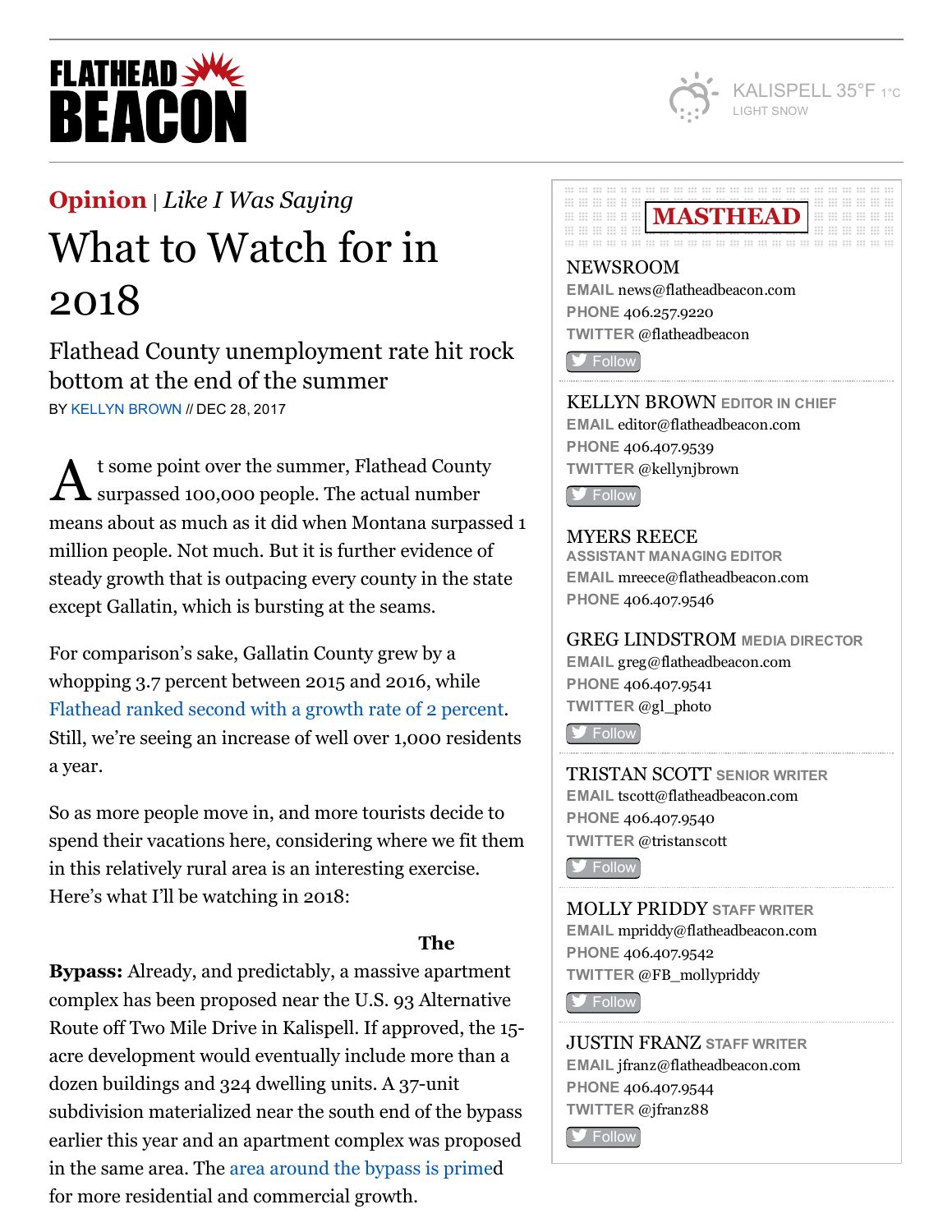Kalispell Core Area Redevelopment: While the most noticeable aspects of Kalispell's core area development plan are still more than a year away, it's worth keeping an eye on the area surrounding the future two-mile trail that will replace the railroad tracks slicing through the heart of the city. Construction of the new Rail Park is already underway, where CHS and Northwest Drywall will relocate after its expected completion at the end of summer of 2018. But [development](http://flatheadbeacon.com/2017/08/30/citys-path-forward/) has already commenced around the future park, most notably with the expansion of Herberger's and the addition of SunRift Brewery, which is expected to open early next year. Could more projects be in the works?

Real Estate and Interest Rates: Much of how we grow will be determined by the real estate market. This year, Flathead County will shatter both its record number of homes sold and its annual median home price. Affordable housing is being discussed in nearly every community in the region, especially in Whitefish. Mortgage rates will likely inch up in coming months, with a 30-year fixed rate [forecasted](http://www.cleveland.com/business/index.ssf/2017/12/10_housing_and_mortgage_trends.html) to come in at about 4.7 percent at the end of next year, compared to about 4 percent today. While a modest increase, it could determine how and where residents buy and build. Next summer, real estate sales numbers compared to 2017 will be telling.

Jobs Picture: The Flathead County unemployment rate hit rock bottom at the end of the summer 2017 when it fell to 3.9 percent, the lowest in recent memory. Many businesses were [scrambling](http://flatheadbeacon.com/2017/10/19/employment-seekers-market/) for help, especially those in the service industry. Where higher-paying jobs sprout up, a population shift often follows. Columbia Falls is experiencing somewhat of a renaissance, with money pouring into the downtown area and local manufacturer SmartLam moving into a 140,000-square-foot former lumber mill. The company expects to add more than 50 good-paying jobs over the next two years. If that happens, expect the renaissance to continue.